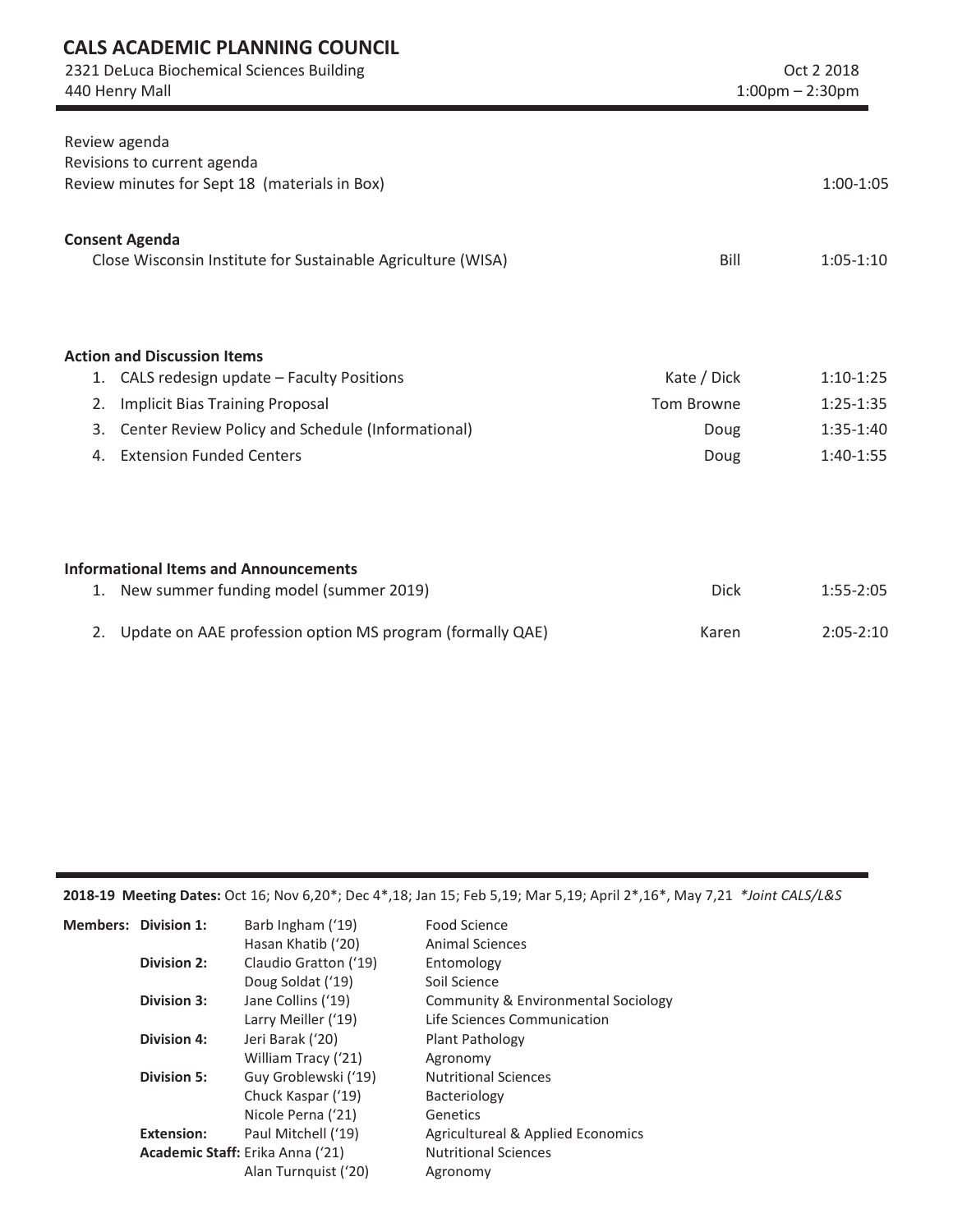### **CALS ACADEMIC PLANNING COUNCIL**

2321 DeLuca Biochemical Sciences Building 440 Henry Mall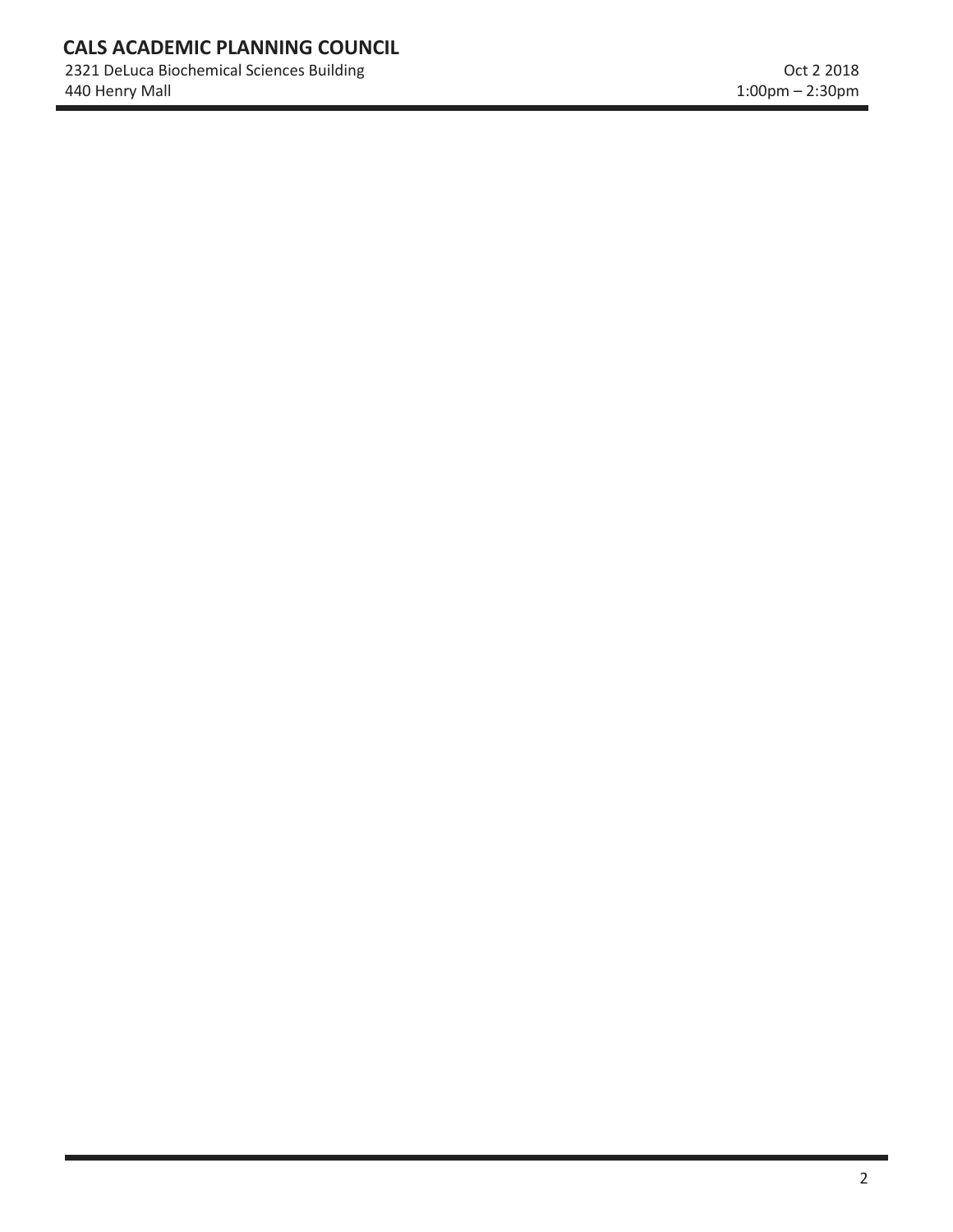

July 5, 2018

RECEIVED 07/05/2018

OFFICE OF DEAN OFFICE OF DEAN<br>COLLEGE OF AGRICULTURAL<br>& LIFE SCIENCES

Dean Kathryn VandenBosch College of Agricultural & Life Sciences 140 Ag Hall University of Wisconsin-Madison *via email*

Dear Dean VandenBosch,

I'd like to request that the Wisconsin Institute for Sustainable Agriculture (WISA) be formally closed. My predecessors have indicated that WISA was originally created as a potential umbrella organization under which a number of sustainable agriculture-related centers and programs could be consolidated into an efficient, recognizable and sizable center. Unfortunately, CALS resources were not available to support such an effort and it has not been a priority to fulfill this original intent among leadership of the related programs since that time.

 I can confirm that WISA is no longer operating as a stand-alone unit and can formally be closed. The work and personnel of the program have either moved to their respective departments, been absorbed into other projects, or discontinued as individuals retired or departed. There are no remaining grants or open UDDS numbers associated with the unit. There are no unit-related governance or leadership entities that need to be consulted in this process.

Sincerely,

AlB. algor

Jed Colquhoun Professor, Department of Horticulture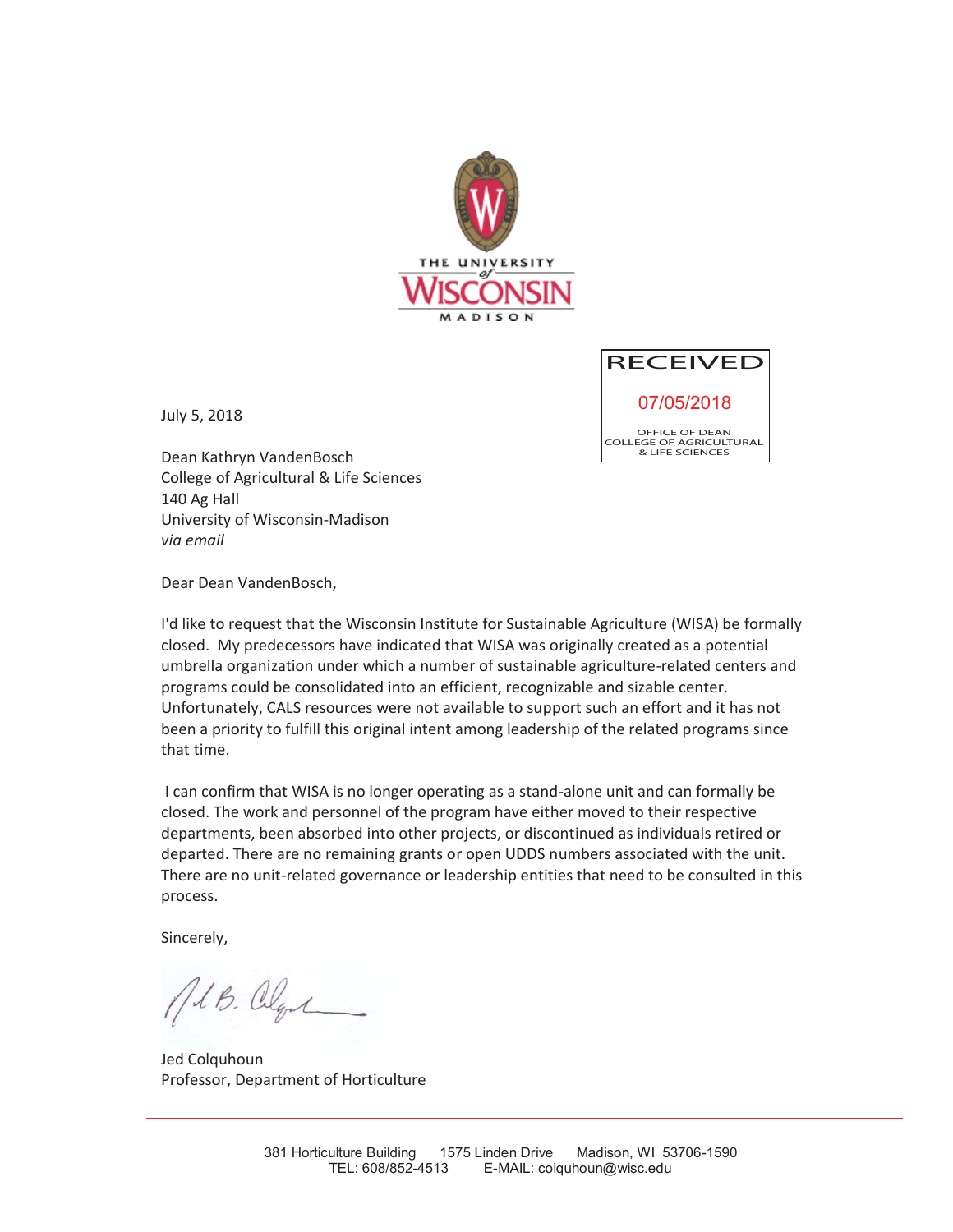## Fall FY19 Request for Fund 101/104 Bridge or Short-Term Funding

Please use the following template to request bridge or short-term funding for an immediate need resulting from unexpected faculty attrition. Bridge funding is a temporary resource meant to aid departments until faculty salary savings can be returned and utilized. This is not the place to request start-up funds or resources for building maintenance or renovations.

Completed forms should be sent to Angie Seitler (angela.seitler@wisc.edu) via email. Please note that requesting the return of departmental faculty salary savings and requesting resources from the dean's allocation of faculty salary savings are separate processes from requesting bridge funding.

If there are multiple requests per department, please fill out one form per request, and submit a brief cover memo outlining the requests. Expand the text boxes below as needed to accommodate your responses.

| Date:                                                                                  |  |
|----------------------------------------------------------------------------------------|--|
| <b>Department/Collaborative:</b>                                                       |  |
| Submitted by:                                                                          |  |
| State the purpose of the<br>funding request:                                           |  |
| Length of time funding is<br>requested for:                                            |  |
| <b>Amount requested from</b><br>fund 101 per year:                                     |  |
| <b>Amount requested from</b><br>fund 104 per year:                                     |  |
| <b>Vacancy for which bridge</b><br>or short-term funding is<br>needed (if applicable): |  |
| Please describe why bridge<br>or short-term funding is<br>needed for this purpose.     |  |
| Please provide additional<br>information to support<br>your request if needed.         |  |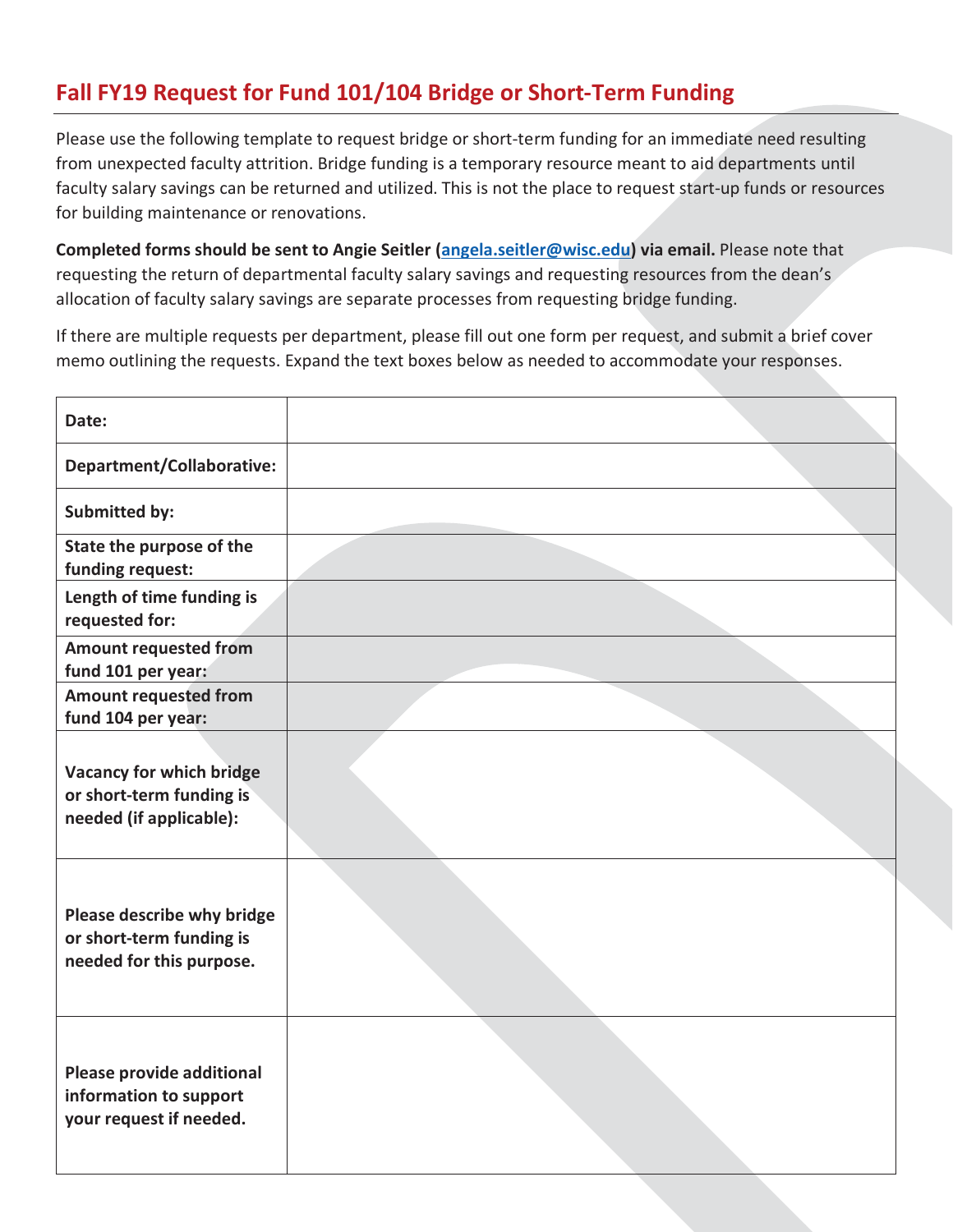

September 17, 2018

**To:** Deans, Academic Program Directors, Department Chairs

**From:** Sarah Mangelsdorf, Provost and Vice Chancellor for Academic Affairs

**Re:** New Target of Opportunity Program (TOP) for Faculty Hiring

The University of Wisconsin-Madison recognizes that in order to hire the *best* faculty and prepare all of our students for the 21st century, we must recruit and retain faculty from a multitude of institutions, backgrounds, and formative experiences. As with many other elite universities, UW-Madison is challenged to recruit and retain faculty from underrepresented populations. Often, recruiting these faculty requires extra effort on the part of an academic department.

In order to help departments diversify their faculty (and student) populations, the **Target of Opportunity Program (TOP)** provides support—in the form of funds for hiring, outreach, and faculty support—for departments that are undertaking or continuing these efforts.

### **What is a Target of Opportunity?**

A target of opportunity is defined as a prospective faculty member who will greatly enhance the quality and diversity of an academic department. UW-Madison's statement on diversity recognizes diversity broadly, including diversity of identity, culture, background, experience, status, ability, and opinion. The Target of Opportunity Program is designed to specifically support the recruitment of outstanding faculty members among historically underrepresented groups, with a particular emphasis on race, ethnicity, and gender (in disciplines where women are underrepresented).

Deans, associate deans, department chairs, and center directors are reminded that funds for the recruitment and retention of historically underrepresented faculty are available through the **Faculty Diversity Initiative**.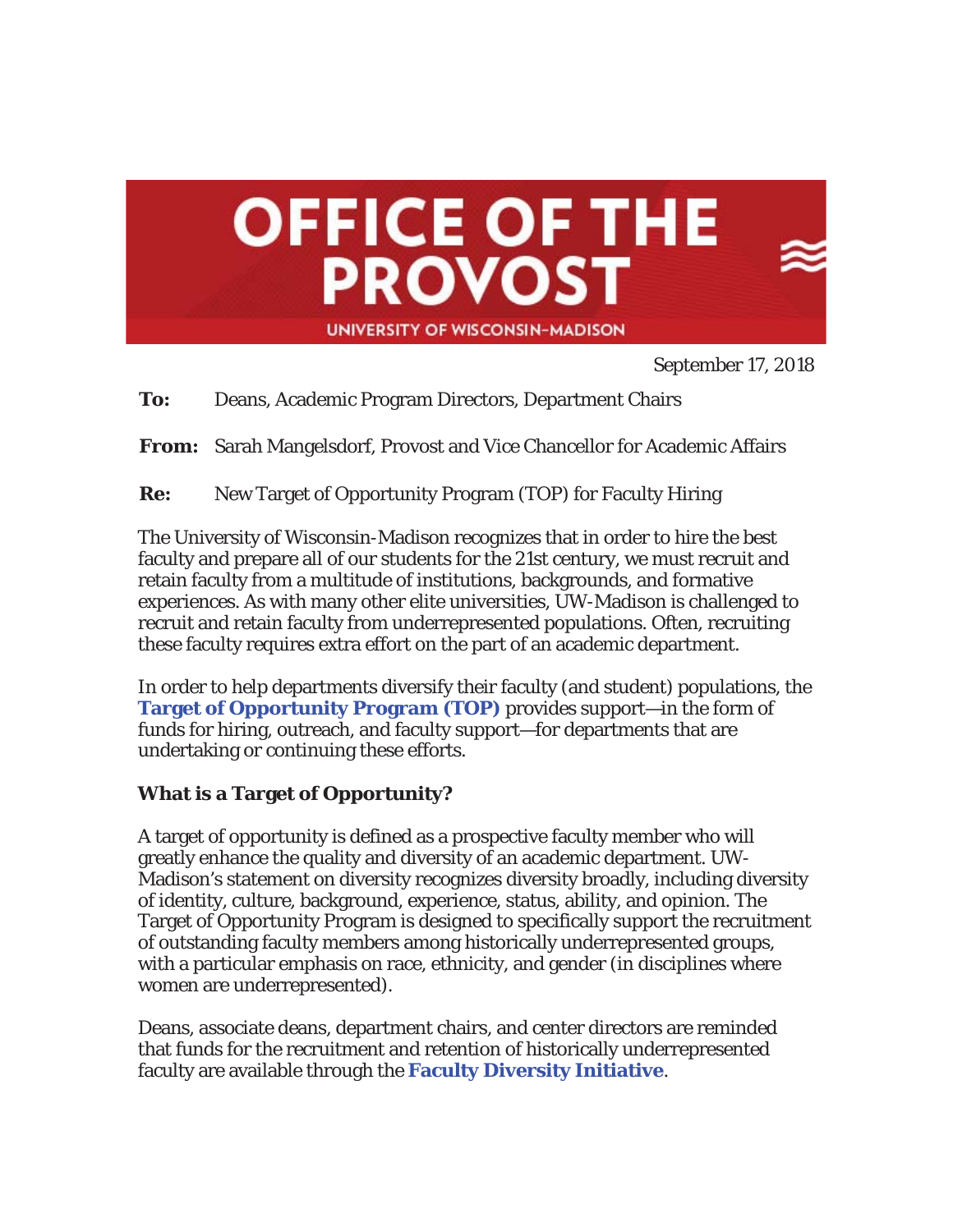#### **For recruitment**, this includes funds:

- To bring recruited faculty for a campus visit.
- To bring prospective faculty to campus for research talks, roundtables, or other academic visits.
- For UW-Madison faculty to visit other universities to connect with and get to know prospective faculty members.

**For retention**, this includes 'career boost' flex-fund packages and the McKay fellowship.

We strongly encourage you to actively engage with your colleagues to make every effort to seek out exceptional prospective faculty who would add diversity to our campus community. For more information on recruitment funds available through the Faculty Diversity Initiative, visit the Faculty Diversity Initiative web page and click the Recruitment Resources tab under "Funding Areas."

There are two ways in which a department may recruit a faculty member under the Target of Opportunity Program: outside of the regular hiring cycle or through an already authorized recruitment.

### **Recruitment Outside of the Regular Hiring Cycle**

Often, exceptional faculty candidates from underrepresented groups are identified as recruitable outside a posted/authorized search. Departments and schools/colleges may also strategically identify individuals who are available to be recruited but not have the resources available to recruit them. These opportunities are often time-sensitive and require flexibility outside the normal hiring cycle.

In these instances, departments and their corresponding schools/colleges should work together to make a proposal for a TOP hire to the Office of the Provost (by way of the vice provost for faculty and staff).

Proposals should:

- Identify the person who will be recruited and include his or her curriculum vitae (CV).
- Make clear the strategic fit of the person's research and teaching in the unit's goals.
- Describe how the individual will enhance the diversity of the unit and the school/college.
- $\bullet$  Make the case for how the person to be hired falls into a group that is historically underrepresented in the field and in the unit, including relevant data.
- Outline the recruitment plan for the individual to be hired.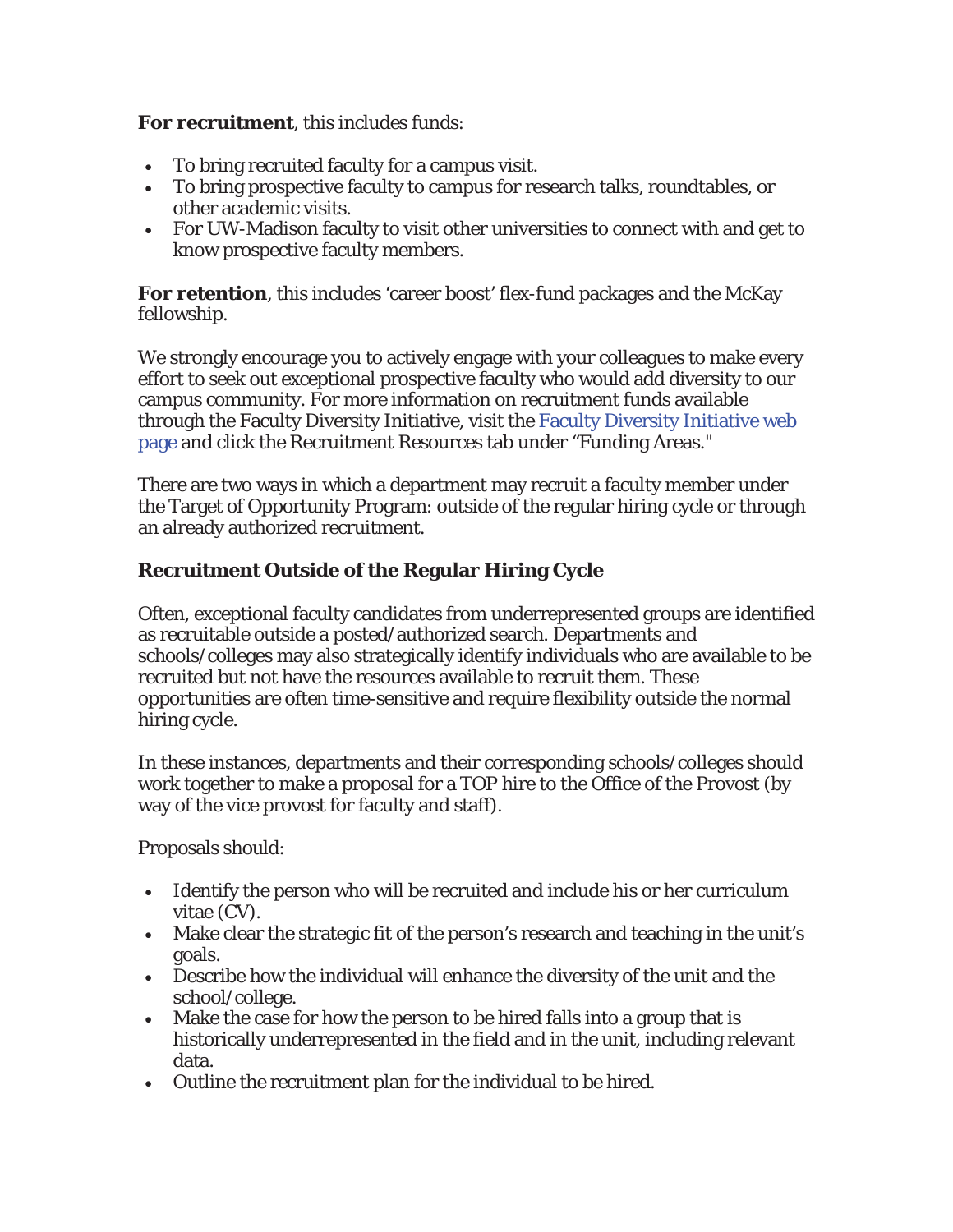Ideally *proposals should be sent to the Provost's office by November 1* of the academic year, though proposals will be accepted at other times given the timesensitivity of the opportunities and the flexibility required.

Once a proposal has been approved, the unit can move forward to invite the candidate to campus for a research presentation and meeting with faculty and students. Once an evaluation has been made by the unit and a decision to hire has been made through normal governance procedures, the department and school/college will notify the Office of the Provost that they wish to make an offer, and will work with the Office of Human Resources to obtain a position vacancy listing (PVL) waiver.

### **Already Authorized Recruitments**

In the course of an already authorized search, departments may identify an exceptional candidate from a historically underrepresented group who may strengthen the faculty but who does not closely meet the needs identified in the search (A candidate from an underrepresented group who meets the search criteria should be hired in the existing search.) In such cases, the department, with the approval of the corresponding school/college dean, can seek TOP funding to recruit the person identified.

Requests for funding should be made to the Office of the Provost (by way of the vice provost for faculty and staff) and should:

- Include the name and qualifications of the individual, including a CV.
- Describe how the person's scholarship and teaching will enhance the quality of the unit.
- Provide information on how the individual will enhance the diversity of the unit.
- $\bullet$  Make the case for how the person to be hired falls into a group that is historically underrepresented in the field and in the unit, including relevant data.

*Proposals can be made at any time during the hiring cycle.*

### **Funding**

Central administration will provide full salary for individuals hired through TOP (up to 90K) for six years in the case of assistant professors (for five years in the case of tenured hires); after the initial funding period, central administration will provide an amount equal to 50 percent of the individual's salary (up to \$45K) thereafter, with the department/school/college bearing the balance of the cost.

Individuals hired through the first scenario above (recruitment off the regular hiring cycle) are eligible to receive *both* a Nellie McKay fellowship *and* a career boost package of up to \$100K. Individuals hired through the second scenario may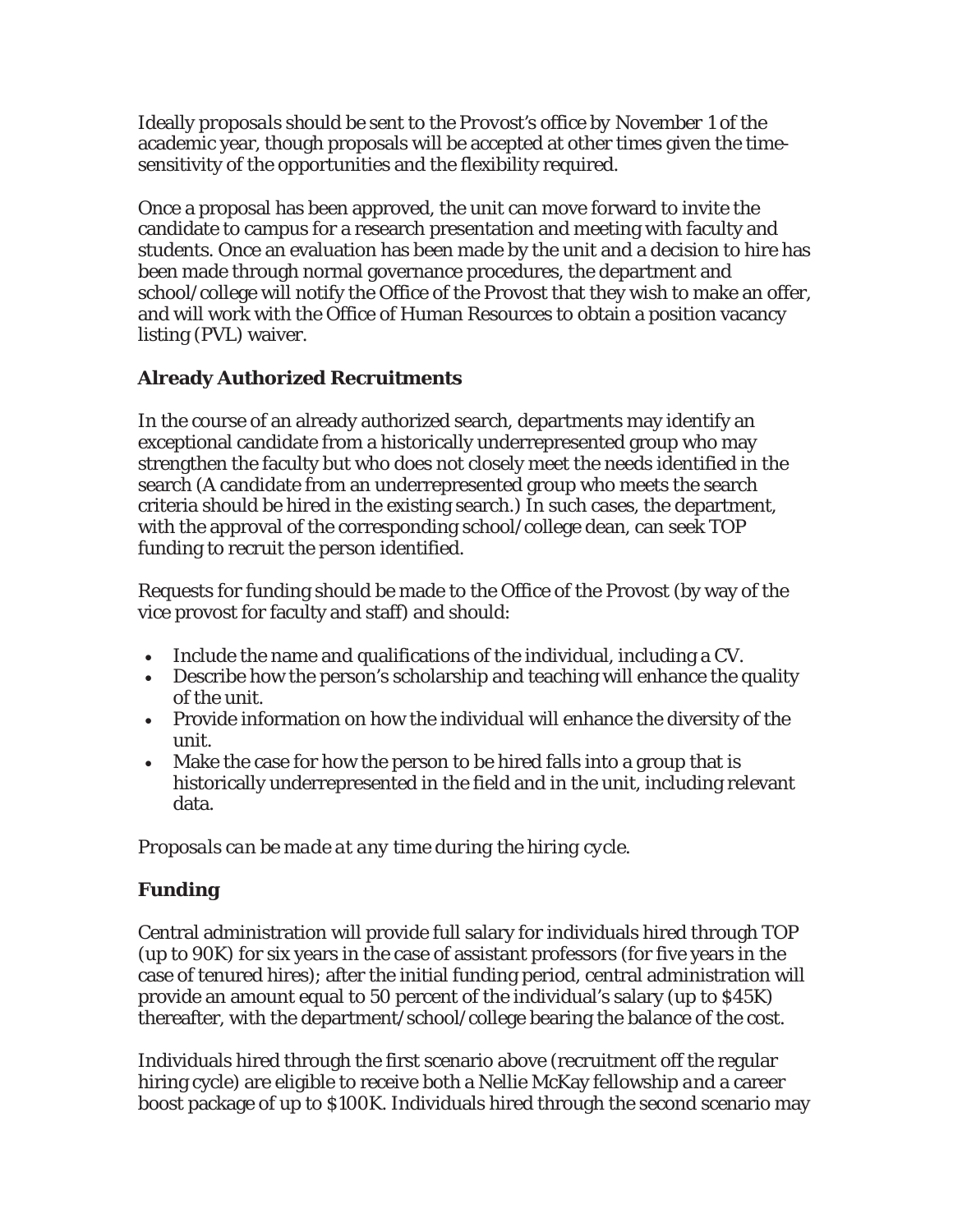be eligible for the regular career boost package (up to \$50K) *or* a McKay fellowship.

#### **Where to Direct Questions**

Questions about the Target of Opportunity Program, its relation to the Strategic Hiring Initiative and the Faculty Diversity Initiative, and how to apply for funding can be directed to Michael Bernard-Donals, Vice Provost for Faculty and Staff, at michael.bernarddonals@wisc.edu or (608) 262-5246.

*(Note: All content in this email is included under the TOP (Targets of Opportunity) Support tab on the Faculty Diversity Initiative web page.)*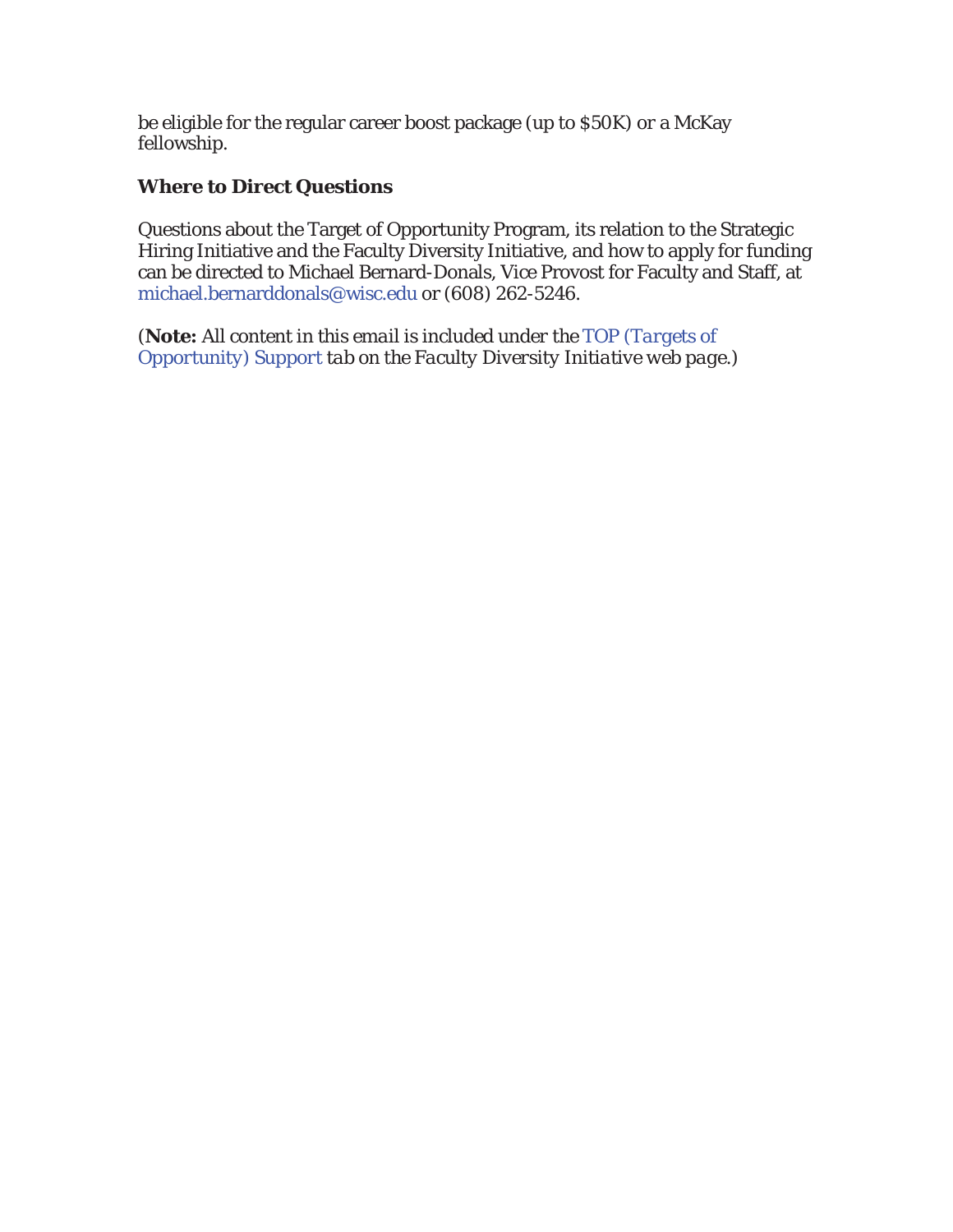# Fall FY19 Faculty Position Request for Permanent 101/104 Funds (Department share, dean's pool and Cooperative Extension funding)

Please use the following form to request return of departmental faculty salary savings and/or Dean's Office 101 resources for a faculty hire (use one form per position requested). Starting with vacancies that occurred in FY18, 50% of salary savings due to faculty attrition (resignation, retirement, or death) will be allocated to the department where the faculty member was appointed (pending approval of the hiring plan), with the remaining 50% distributed by the dean's office. The return of departmental faculty salary savings will occur retroactively after approval at the beginning of the fiscal year (July 1) or half-year (January 1) following the vacancy, unless expenses related to the vacated position (e.g. vacation buy-out, account deficits) are not covered during this period. When the latter occurs, funds will be returned at the next fiscal year or half year after the expenses have been paid.

Requests for resources from the dean's pool of faculty salary savings should align with the college's priorities for resource allocation, found here. As a reminder, requests for use of the dean's pool will be greatly strengthened by plans to leverage 101 funds with other sources of revenue or to pool resources between departments. Funds from faculty salary savings are primarily intended for new tenured/tenure-track hires and salary increases for retention, promotion, and post-tenure review, but with strong justification other uses, such as the hire of faculty associates, will be considered.

Extension funding is still in very short supply, due to the need for CALS to meet further targets for cuts to our Cooperative Extension budget. As a result, at this time we will only consider requests for mission-critical positions. If requesting Extension funds, please address the criteria outlined in this memo.

Requests for resources will be considered twice a year, with allocations occurring on January 1 and July 1 (retroactively after approval). Completed forms should be sent to Angie Seitler (angela.seitler@wisc.edu) via email. Requests for January 1, 2019 return of departmental and dean's pool faculty salary savings must be received no later than December 31, 2018.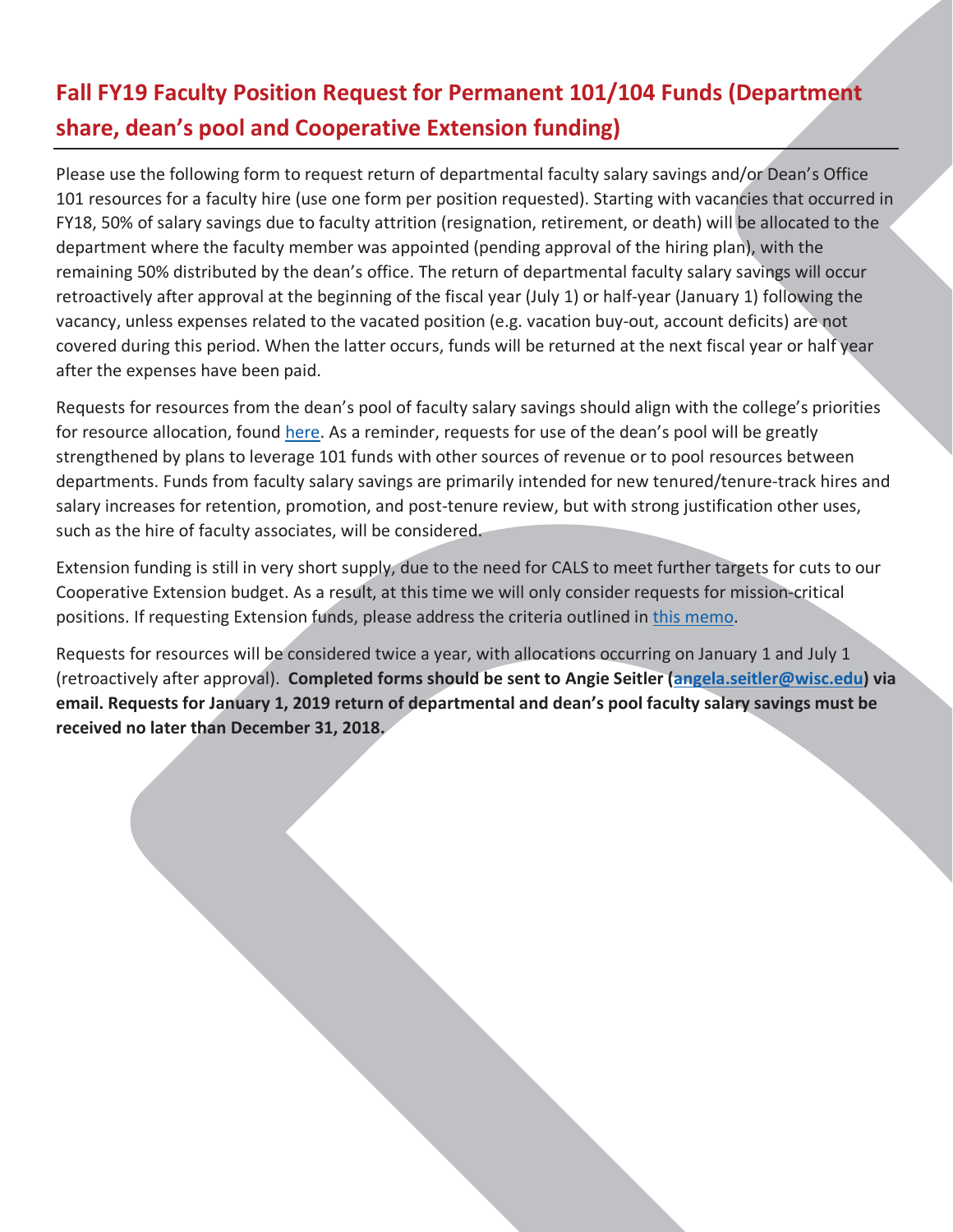#### Fall FY19 Faculty Position Request for Permanent 101/104 Funds

If there are multiple requests per department, please fill out one form per request, and submit a brief cover memo outlining the requests. Expand the text boxes below as needed to accommodate your responses.

| Date:                                                                                                                                                                  |  |
|------------------------------------------------------------------------------------------------------------------------------------------------------------------------|--|
| Department/Collaborative:                                                                                                                                              |  |
| <b>Submitted by:</b>                                                                                                                                                   |  |
| <b>Position requested:</b>                                                                                                                                             |  |
| <b>Total funding requested:</b>                                                                                                                                        |  |
| <b>Funding requested from</b><br>department's pool of<br>faculty salary savings:                                                                                       |  |
| <b>Funding requested from</b><br>dean's pool of 101 funds:                                                                                                             |  |
| <b>Funding requested from</b><br><b>Extension pool (if</b><br>applicable):                                                                                             |  |
| Other funds you will use to<br>support this request (leveraging<br>of requested funds is strongly<br>encouraged):                                                      |  |
| Vacancy(ies) for which faculty<br>salary savings is being requested:                                                                                                   |  |
| Describe how the returned funds<br>will be used. Please include how<br>your request will enhance CALS'<br>research, teaching and<br><b>Extension/outreach efforts.</b> |  |
| Please describe how your request<br>aligns with the college's goals for<br>resource allocation (found here).                                                           |  |
| Please describe how your request<br>aligns with your departmental<br>goals and collaborative activities.                                                               |  |
| How will this position lead to<br>revenue growth, e.g. through<br>increasing enrollment, credit<br>hour generation, or extramural<br>funding?                          |  |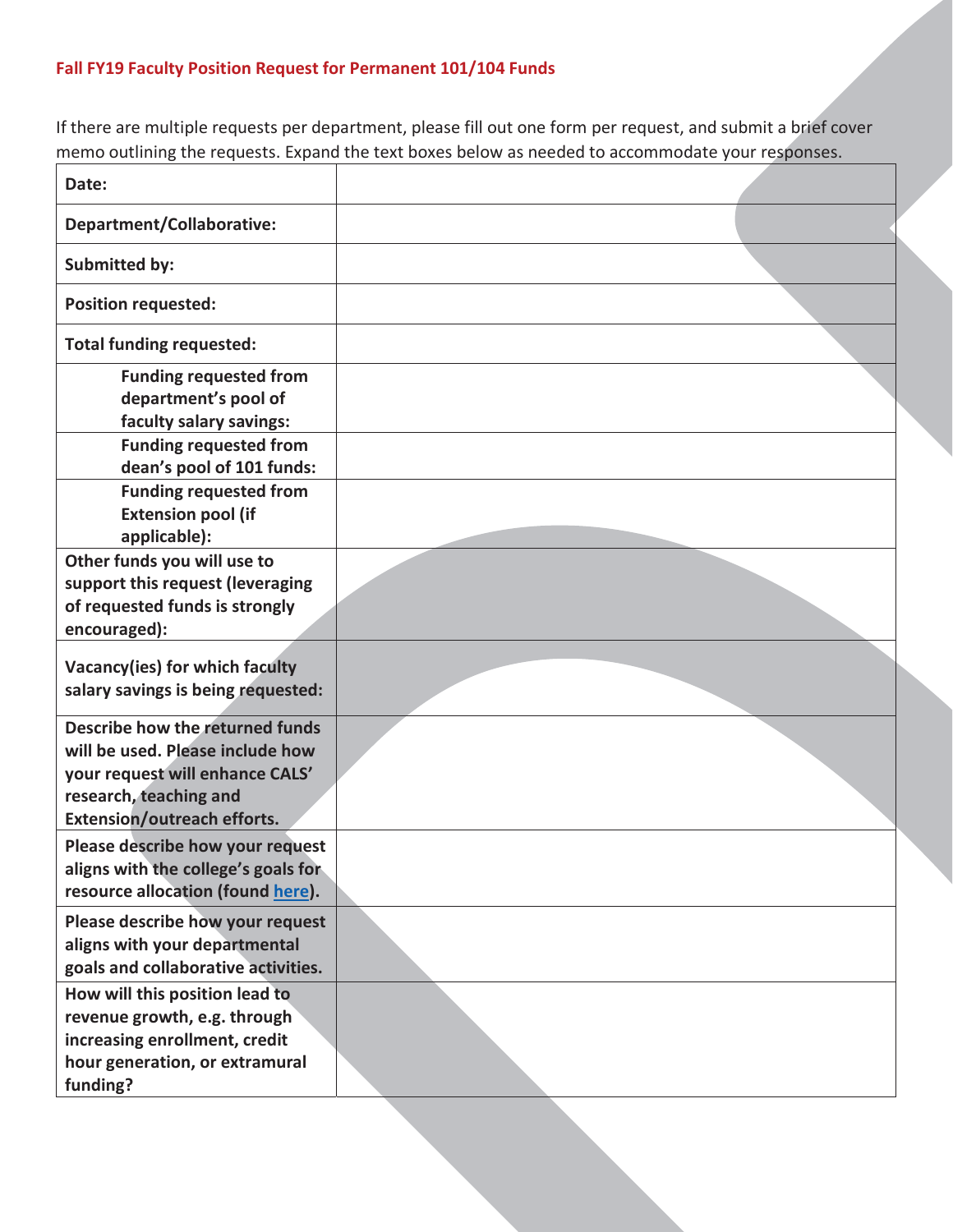# Review Guidelines for CALS Centers

# **Overview**

Each center within the College of Agricultural and Life Sciences (CALS) shall be reviewed at least every ten years. This includes all centers administered at the college level and departmental centers where CALS or Cooperative Extension provides significant investment or in-kind support. The review process provides: (1) an opportunity for the center to self-assess and set goals and priorities for the future; (2) an assessment of the center's effectiveness and impact on the college's mission; (3) feedback to the center's leadership to help ensure the center's future success; (4) a formal reporting mechanism to CALS on the administrative and research needs of the center. Note this process offers a unique and valuable opportunity for self-reflection and external input, and thus differs substantively from annual reports required by the provost (see https://apir.wisc.edu/centers.htm).

The various CALS centers exhibit wide variety in their mission, organization and funding structure. A single, uniform review process is therefore impractical and the enclosed guidelines are meant to be flexible to provide useful feedback to the center and CALS.

The review should evaluate the center's strategic planning process and its success in meeting established objectives. Metrics to measure success include current efficacy and future potential, alignment with the college's mission, relations with key partners, governance, climate, inclusivity, and effective use and leveraging of available resources.

The review committee report may include specific recommendations to CALS, when appropriate, for improvements in the mission, administration, research focus, space and other resource requirements, climate and programs and activities of the center.

# Review process

An outline for the review process follows.

- 1. The dean or the dean's designate will hold an initial meeting with the center director and other members of the center's leadership team to discuss the timeline for the review, the scope of the self-study, and the composition of the review committee. Depending on the mix of research, service, and outreach activities for the center, some of the sections in the outline below may be abbreviated or not appropriate. A primary goal of this initial meeting is to identify those sections of the self-study most relevant to the center, and therefore the focus of the self-study.
- 2. The center leadership will prepare a self-study with the information described below. While the length of the main text of the document will vary depending on the specific mix of center activities, we expect it will be about 20 pages (excluding appendices).
- 3. A review committee will be appointed by the dean or the dean's designate in consultation with the center director and relevant members of the college's leadership team. The committee will consist of a minimum of three faculty and academic staff who are not center members but have expertise appropriate to the center's mission. The dean or the dean's designate will appoint the chair of the review committee.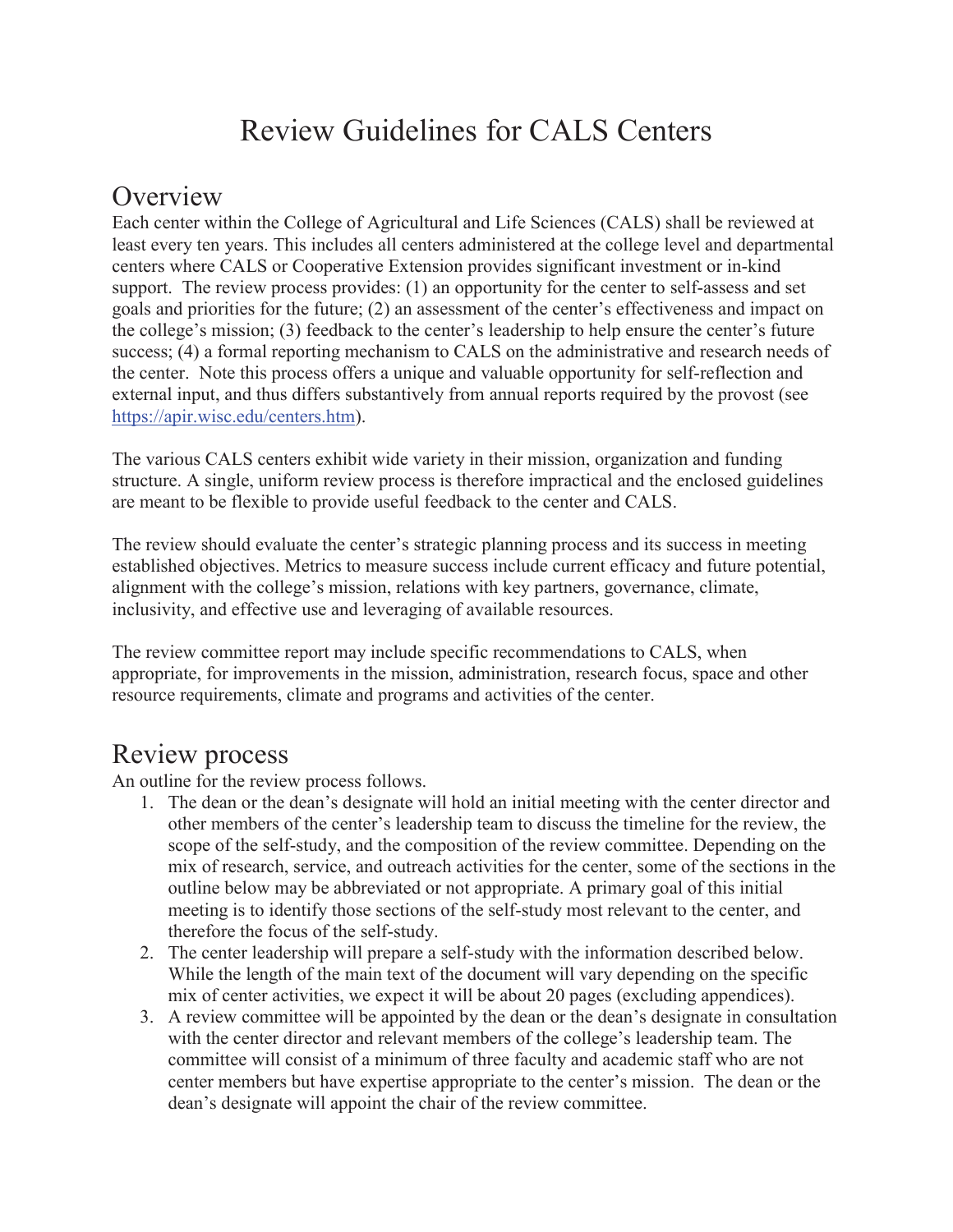- 4. After reviewing the self-study, the committee will schedule a site visit and meet with the center director, other center leadership, and groups of center faculty, limited, academic staff, graduate students, postdoctoral fellows, and university staff. If relevant, internal and external stakeholders and constituents of the center should be included in the interview process.
- 5. The committee will provide a comprehensive report to the senior associate dean detailing the center's strengths and opportunities, and the value of its contributions to the campus and beyond, as well as any challenges or deficiencies and recommendations for improvement. The report should be submitted within one month of the review meeting.
- 6. The senior associate dean will provide a copy of the report to the center director, who will have an opportunity to respond to the report within one month.
- 7. The center's self-study, the review committee's report, the center director's response, and any additional relevant documents will be forwarded to the CALS Academic Planning Council (APC) for review. The APC will discuss the center's review and the committee's recommendations.
- 8. Based on APC discussion, the dean and relevant members of the CALS leadership team will provide the center director with an assessment of the contributions and quality of the center and recommendations for future directions.
- 9. The dean will annually report results of center reviews to the provost.

# Self-study document

The self-study document should contain the following information. The self-study document is not intended for general distribution and will be treated as a confidential document within the CALS administration office and appropriate governance groups.

## 1. Mission and history

• Provide a brief description of the center, its mission and main focus of activity, and history. Describe any changes in mission or focus that have occurred in the past ten years. Provide all annual reports from the period covered by the review as an appendix.

## 2. College- and Campus-wide impact

- Provide a discussion of the impact of the center on CALS and on UW. In other words, what is the center's "added value" to the college and the broader campus community? Describe how the center contributes to the mission of the university.
- How does the center interact with departments and programs in CALS on campus and with other centers on campus? How does the center foster campus collaborations?
- How does the center bring researchers and graduate students together?
- How does the center contribute to the recruitment and retention of outstanding faculty and staff and to the training of undergraduate and graduate students?
- What is the broader impact of the center's activities? How does the center embody the Wisconsin Idea?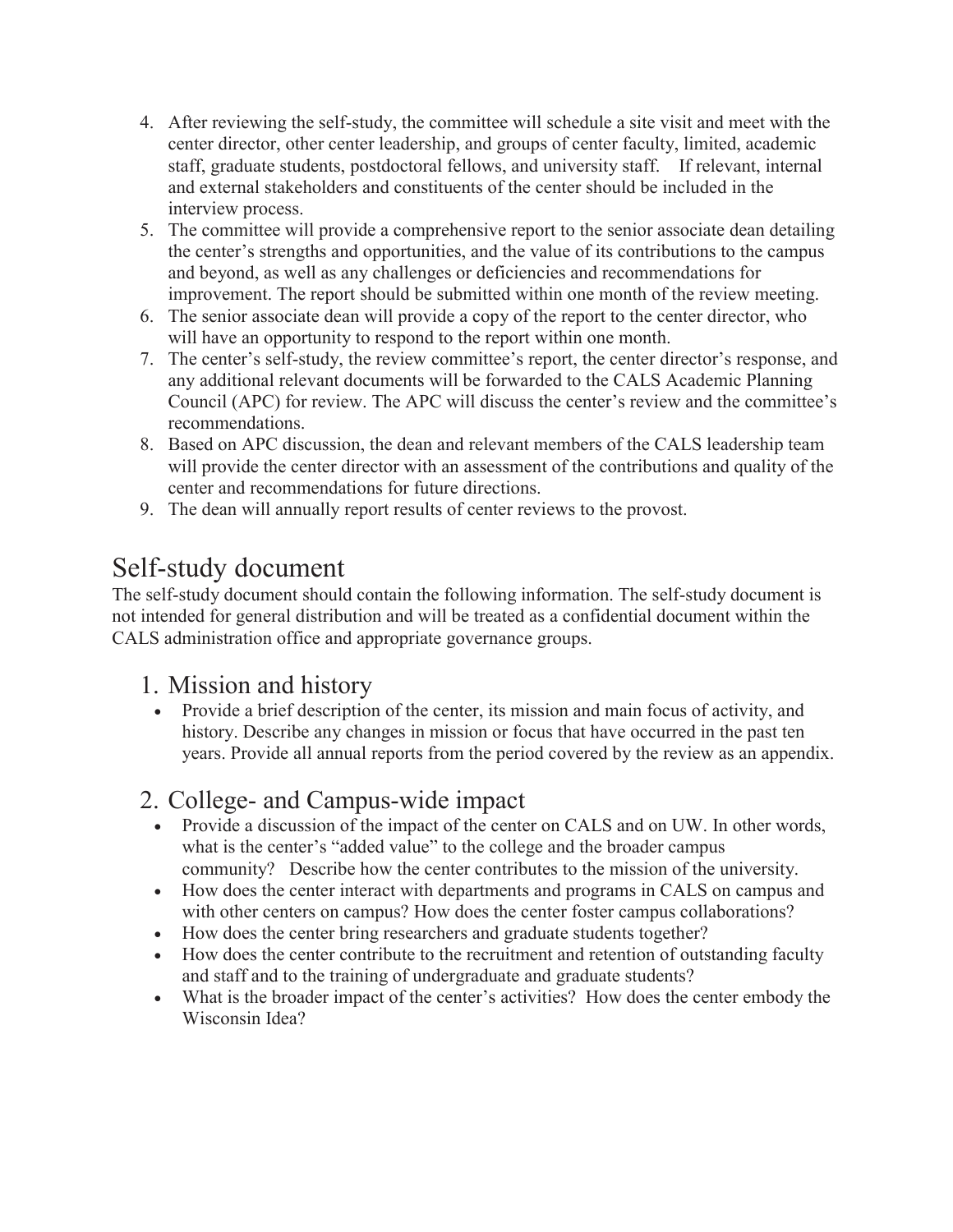## 3. Leadership, administration, governance, and staff climate

- What are the responsibilities and authorities of the center director?
- Describe the administrative structure of the center, including the roles of key personnel.
- $\bullet$  Is there an executive committee for the center, and, if so, how often does it meet? Are there regular public (or staff/investigator) meetings to discuss issues related to center activities? How do center investigators and academic staff participate in the governance of the center?
- Does the center have an external advisory committee? If so, describe the process for obtaining their advice. If applicable, provide a copy of the most recent advisory committee report as an appendix.
- Describe efforts to increase the diversity of center faculty, staff and students and to promote inclusion.
- Describe center activities related to the professional development of the staff and describe the processes in place for evaluating staff and for review for promotion.
- x Has a staff climate survey has been carried out in the past ten years? If yes, discuss the findings.

## 4. Members

- What are the criteria for center membership? Describe the process by which new members or affiliates are chosen or recruited to the center.
- $\bullet$  Are there multiple categories of center members? If so, does the center provide distinct services for each group?
- Is there a review process for maintaining status as a center member? If so, how is the review accomplished?
- Provide a table listing all center members that includes the name, position, home department and school, and the year they joined the center. If the center has assignable space, the table should indicate whether the member has office and/or laboratory space within the center.
- $\bullet$  Include a two-page C.V. for core personnel as an appendix.

## 5. Research

- Provide a narrative of the most significant research accomplishments in the center over the last ten years.
- Describe the policies related to submission of grants through the center. If applicable, describe the center policy for sharing credit with the home schools of the investigators for those grants that it administers.
- List all grants administered by the center over the past ten years. The table should include the PI name, funding agency and grant number, the title of the grant, the annual direct costs for the current year, and the duration of the award.
- List all active grants of center investigators that are administered by other units, providing the same information as in the table above. If the award information requested in this and the preceding bullet is not available to the Center, staff from CALS Business Services or CALS Research Division will provide it.
- List technology transfer information such as patents, licensing, and/or IP disclosures.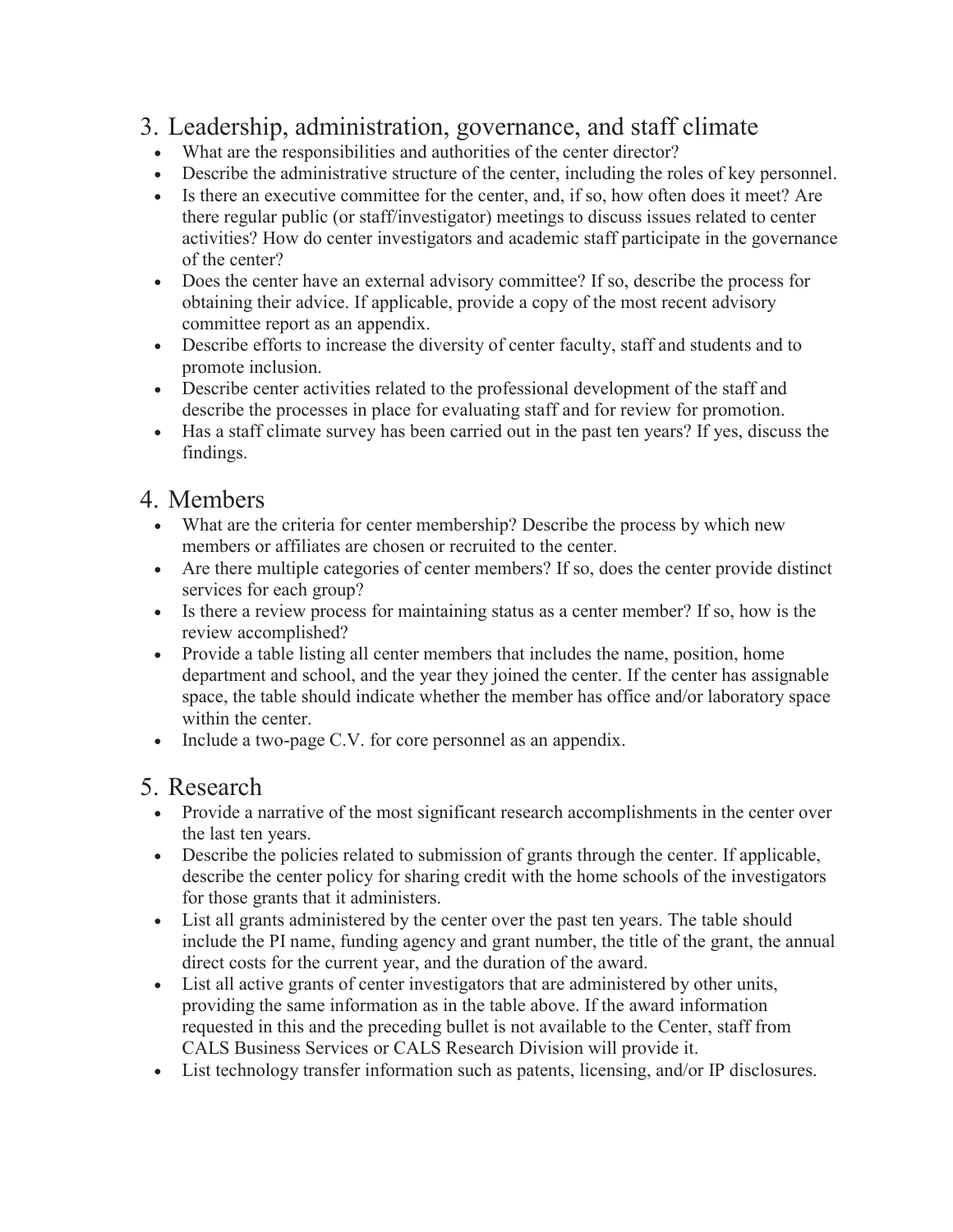• Provide a complete bibliography that includes all peer-reviewed papers published by center personnel related to the center's activities and mission over the last ten years.

# 6. Education and training activities

- Describe any educational or training programs administered by the Center for undergraduates, graduate students or postdoctoral fellows.
- List the total numbers of undergraduate, graduate and postdoctoral students directly contributing to and/or benefiting from the Center.

## 7. Service and Outreach

If part of the mission of the center is to provide public service and outreach, provide evidence of these contributions over the last ten years at the local, state, national and international levels, including:

- List presentations or activities involving external organizations.
- List publications developed and distributed to non-technical audiences.
- List collaborations or connections that were initiated between individuals and institutions as a result of center activities, and describe their outcome and impact.
- x If appropriate, provide evidence of center activities that exemplify the Wisconsin Idea.

## 8. Center core services

If the center provides core or shared services, for each describe:

- The services provided, along with any plans for changes over the coming years.
- The approach used for establishing the pricing structure within the core, and the frequency of review of the pricing structure.
- Information on utilization of the service by center members, other campus users, and off-campus entities.
- The method for prioritizing activities of the core.
- The process for reviewing the center services and determining whether existing services should be continued or new services introduced.

# 9. Resources, funding and sustainability

- Provide a summary of present internal and external funding for center activities, and a description of how the funds are used.
- If the center has assignable space, provide details on the space and any policies related to assignment of space to center members.
- Provide a list of major equipment, equipment needs, and planned major equipment purchases.
- For revenue-generating centers, what is the center's business model? Is there a process in place for evaluating the success of the business model? Discuss the extent to which the revenues from services or products are meeting the Center's costs.
- Describe any resource challenges that the center has faced over the past ten years, and either how they were resolved or the proposed means to deal with the challenges.

## 10. Assessing outcomes

• Identify the key indicators used to assess whether the center is meeting its objectives.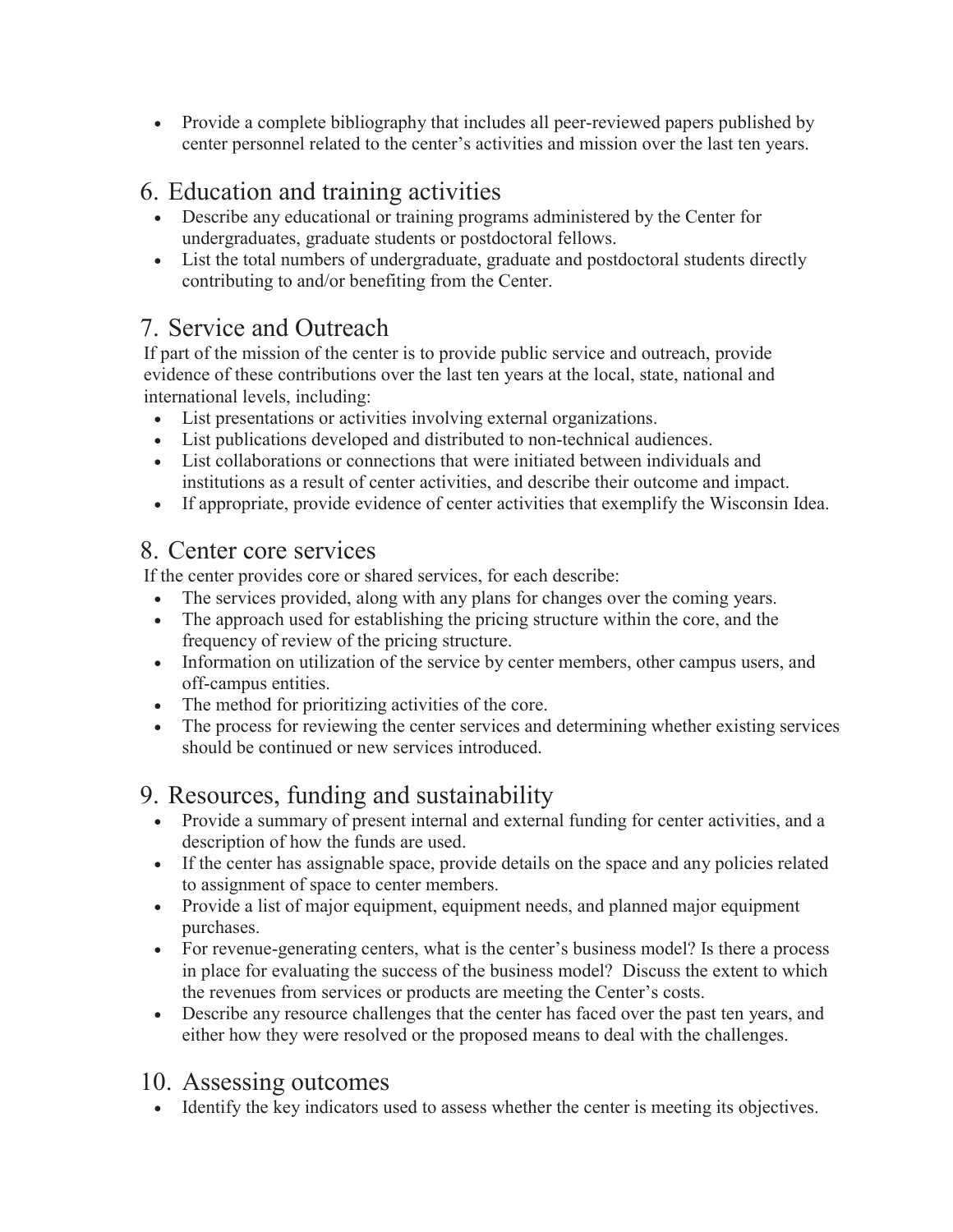• What performance metrics are used by the center to determine success?

## 11. Plans for the coming years

- $\bullet$  Discuss the major goals for the center over the next ten years, including any new directions for research or other center activities that are contemplated.
- Indicate any strategic issues or potential problems that are likely to require attention in the coming years.

Version 1.1 September 15, 2017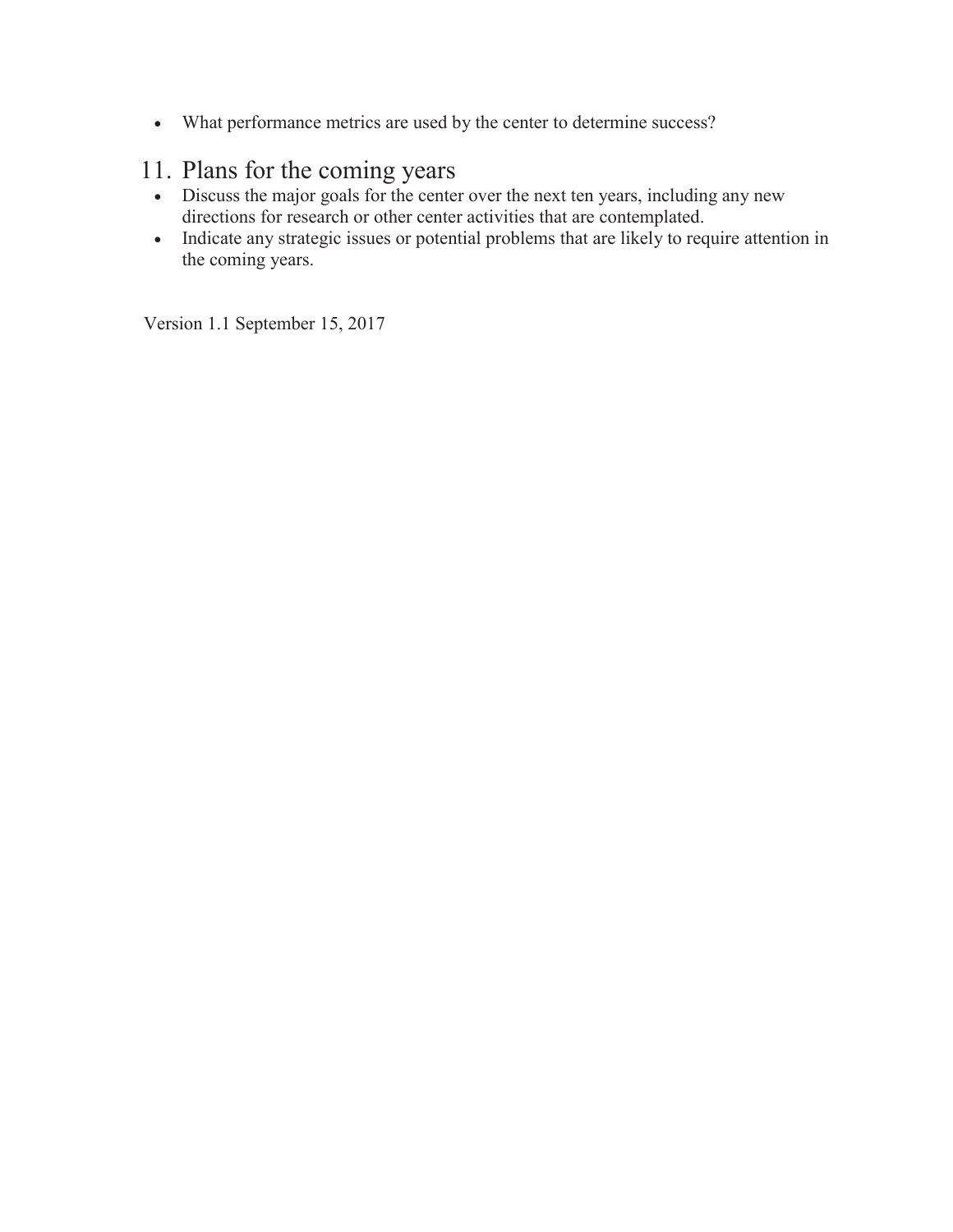| <b>CALS Center Review Schedule</b> |                                                |  |  |
|------------------------------------|------------------------------------------------|--|--|
| <b>Review Year</b>                 | Center/Institute/Program                       |  |  |
| 2017-18                            | Agricultural Safety and Health Center          |  |  |
| 2017-18                            | Center for Dairy Research                      |  |  |
| 2017-18                            | Computing and Biometry                         |  |  |
| 2018-19                            | <b>Applied Population Lab</b>                  |  |  |
| 2018-19                            | <b>Food Research Institute</b>                 |  |  |
| 2018-19                            | Nutrient and Pest Management Program           |  |  |
| 2019-20                            | Center for Integrated Agricultural Systems     |  |  |
| 2019-20                            | UW Center for Cooperatives                     |  |  |
| 2019-20                            | <b>Wisconsin Crop Innovation Center</b>        |  |  |
| 2020-21                            | <b>Integrated Pest Management Program</b>      |  |  |
| 2020-21                            | Renk Agribusiness Institute                    |  |  |
| 2021-22                            | Center for Dairy Profitability                 |  |  |
| 2021-22                            | <b>Environmental Resources Center</b>          |  |  |
| 2021-22                            | J.F. Crow Institute for the Study of Evolution |  |  |
|                                    |                                                |  |  |
| Revision Date: 8/6/18              |                                                |  |  |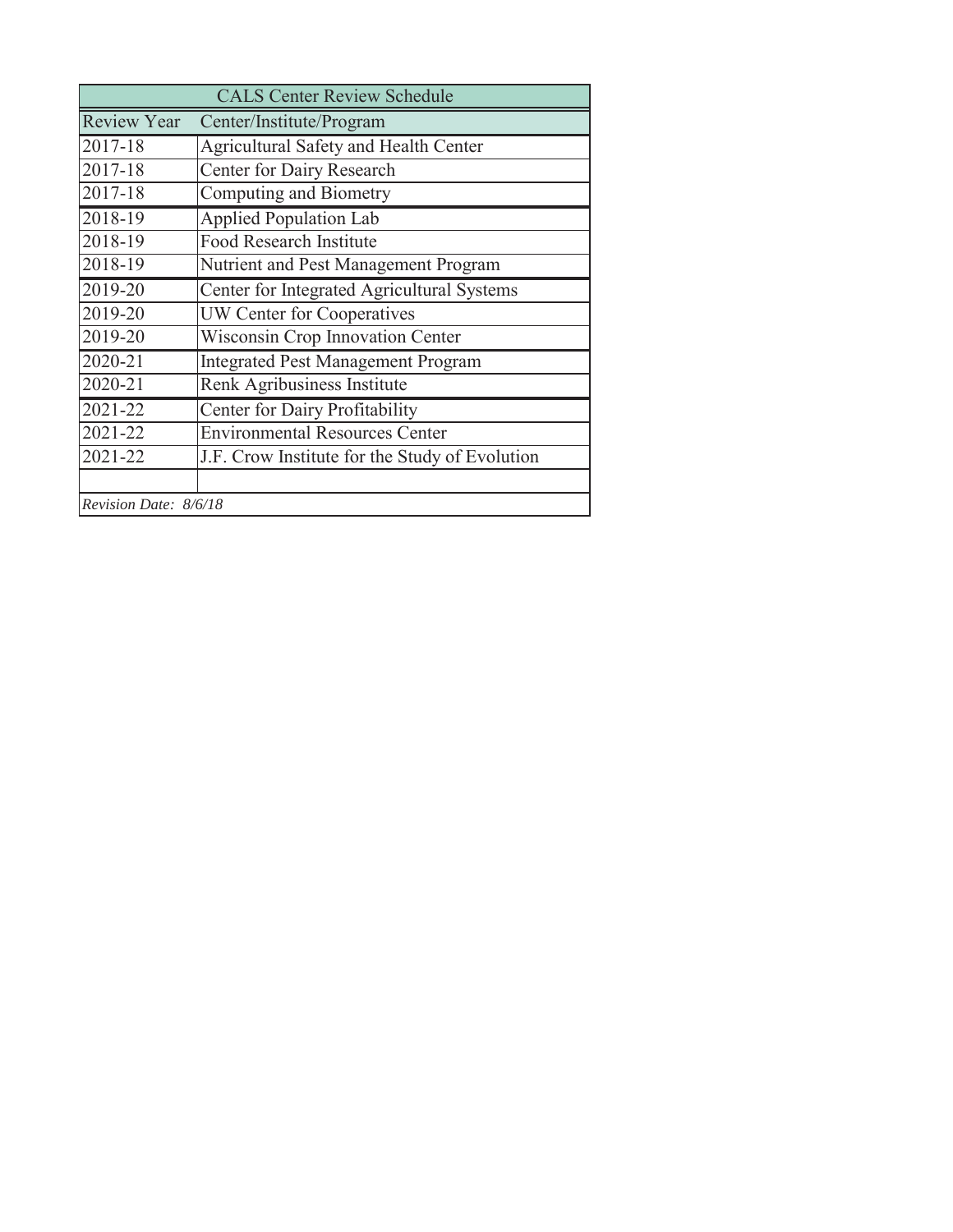## Alignment of Extension-related CALS centers

D.J. Reinemann and H. Zoerb 24 September 2018

There are a number of UW-Madison UAPC approved  $^1$  CALS centers and programs that are affiliated with Cooperative Extension by virtue of shared mission and/or staff. The administrative team for Cooperative Extension has expressed interest in moving at least one of these centers administrative home from CALS to the Division of Extension to form the core of an Extension program or institute. The integration of Cooperative Extension with the Madison campus and the CALS redesign provide an opportunity to review and adjust the administrative home of these centers. This document provides an inventory of extension related centers and their activities and suggests criteria to determine the appropriate administrative home for centers. The administrative home of a center will determine who appoints the unit director.

- What is the relationship between the program/center to discipline(s) housed in CALS academic departments?
	- o CALS If the center is disciplinarily connected with a CALS department.
- x Who leads/directs the programming?

 $\overline{a}$ 

- o CALS if CALS Specialist led
- o UWEX if UWEX Program manager /County educator led
- How is the programming delivered to the target audience?
	- o UWEX if delivered through county extension office networks
	- o UWEX if significant county educator organized volunteers activity
	- o CALS if delivered directly to clients by CALS specialist
- What is the balance of Research versus outreach in center mission?
	- $\circ$  CALS if disciplinary expertise in research and developing new knowledge is a primary focus
		- This leverages the UWEX 104 investment with CALS 101 investment
		- Research here is defined by generation of new knowledge, as evidence by publication in peer reviewed research journals and presentations to international scientific meetings
	- o UWEX if the focus is primarily on extending existing knowledge
		- If the majority of the center's work is educating clients about best practices and the latest techniques, this reflects an extension of knowledge
	- $\circ$  CALS for existing UW-Madison centers that equally conduct primary research and outreach as part of their mission and directed by CALS Faculty.
		- This supports past practice and eliminates the need to redefine existing relationships.

<sup>1</sup> For full set of UW-Madison policies on Centers and Institutes: https://apir.wisc.edu/academic-planning/centersand-institutes/